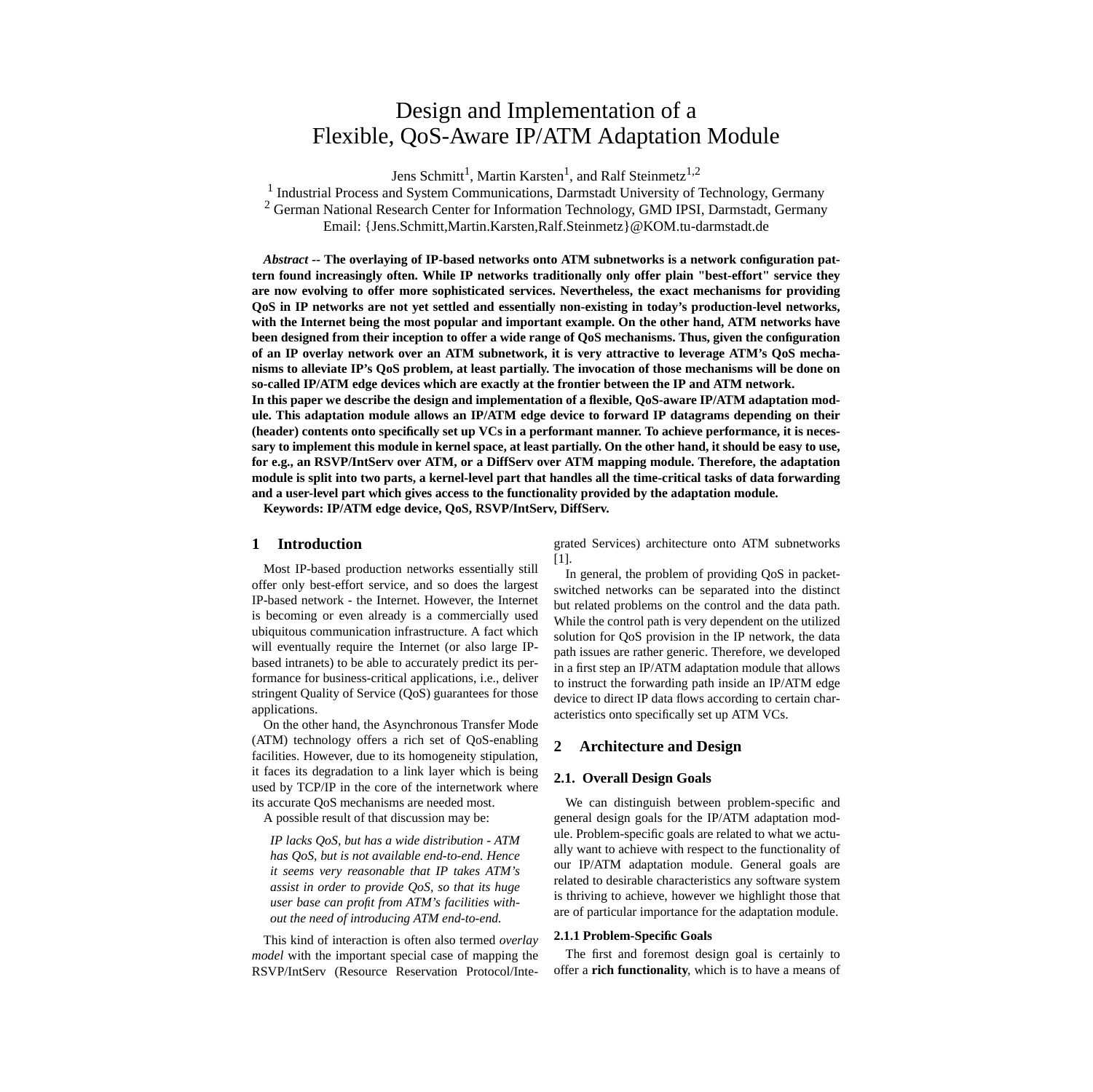using ATM's mechanisms and characteristics for any IP QoS related matters, examples of which could be:

- RSVP/IntServ (for an overview see [2]),
- $ST-II+[3]$ ,
- DiffServ(Differentiated Services) [4],
- Policy-based configurational/static QoS, e.g. using COPS (Common Open Policy Service) [5],
- Secure communications (e.g. for virtual private networks),
- Hybrid TCP/IP-ATM API, as, e.g. AREQUIPA (Application Requested IP over ATM) [6] or a similar scheme described in [7].

From the pretty diverse potential uses of the IP/ATM adaptation module it follows that **flexibility** should be one of the most important characteristics of its design. Flexibility here is meant with regard to:

- mapping of IP flows onto ATM VCs, i.e. many-tomany relationships between flows and VCs should be possible,
- description of what constitutes a flow, i.e., more or less arbitrary rules on IP and higher level headers should be possible to define a flow of data that shall be forwarded using one or more VCs.

Another more technically motivated design goal is to be **independent of the IP convergence modules** used for best-effort IP traffic delivery, i.e., the adaptation module should be capable of interworking interchangeably with any of the following:

- Classical IP over ATM (CLIP) [8],
- Multi-Protocol over ATM (MPOA) [9], or
- vendor-specific implementations, as e.g. ForeIP.

The idea behind the independence from the besteffort IP convergence module is to be able to make use of their different strengths when undertaking experimental research in the area of IP and ATM interworking. Of course, this independence also expands the general applicability of the adaptation module.

### **2.1.2 General Goals**

Of course, the list of general design goals is virtually endless, however what we want to do here is to emphasize those that are of special significance to the development of the IP/ATM adaptation module. These are:

- **Reusability** of the code, since some parts could also be interesting to filtering software for firewalls or similar environments that need to deal with customizable forwarding decisions within an edge router.
- **Minimization** of **kernel**-level part, while **maximizing** the **user**-level part without sacrificing **efficiency** on the data forwarding path, i.e. only the most necessary changes to the forwarding behavior should be realized inside the kernel, while all the control functionality should be handled by the user-space part of the implementation. The rationale behind this goal is the ease of development and coding in user-space when compared to kernel

space.

- **Extensibility** of the code is certainly a must, as for example the rules constituting a QoS-worthy flow will certainly experience changes and extensions.
- **Minimal invasiveness** with respect to existing kernel code. This is a pragmatic design goal which shall allows us to make the code available to the public domain.
- **Simple**, but **flexible interface** to the services provided by the IP/ATM adaptation module.

### **2.2. Overall Architecture**

We decompose the IP/ATM adaptation module, which we called *flexVCM* (flexible VC Management), into two separate parts:

- a *kernel module*, and
- a *user library*.

## **2.2.1 The flexVCM Kernel Module**

The *flexVCM* kernel module operates on the data path between the IP and ATM sides of the edge device and enforces the assignment of packets to VCs. Apart from the design goals for the overall architecture which also apply to the *flexVCM* kernel module, there are also more specific design goals for the *flexVCM* kernel module:

- The **functionality** provided by the *flexVCM* kernel module should be kept **minimal**, but **complete** ("keep it lean and clean"). The goal was to design **atomic functions** which can be composed to an enhanced higher level service provided by the *flex-VCM* user library. The rationale for this is the higher effort required for development and coding in kernel space when compared to user space implementations.
- Despite minimality, the *flexVCM* kernel module should offer as much **flexibility** as possible, especially with regard to the **specification** of **rules** that prescribe which packets belong to a flow for which special VCs are available (virtually any information contained in IP and upper layer headers should be possible to qualify for such special treatment by the ATM network). In particular, different kinds of granularity should be possible, e.g., traffic from certain subnets (identified by CIDR prefixes) should be a possible criterion as well as application subflows that are qualified by e.g. (transport protocol, source address, destination address, source port, destination port, and/or even RTP header fields).

A design decision we made was to implement the *flexVCM* kernel module in C. This was motivated by the fact that the kernel entry points are to be specified in C anyway and that it would make only limited sense to have a hybrid design by introducing another language, as e.g. C++.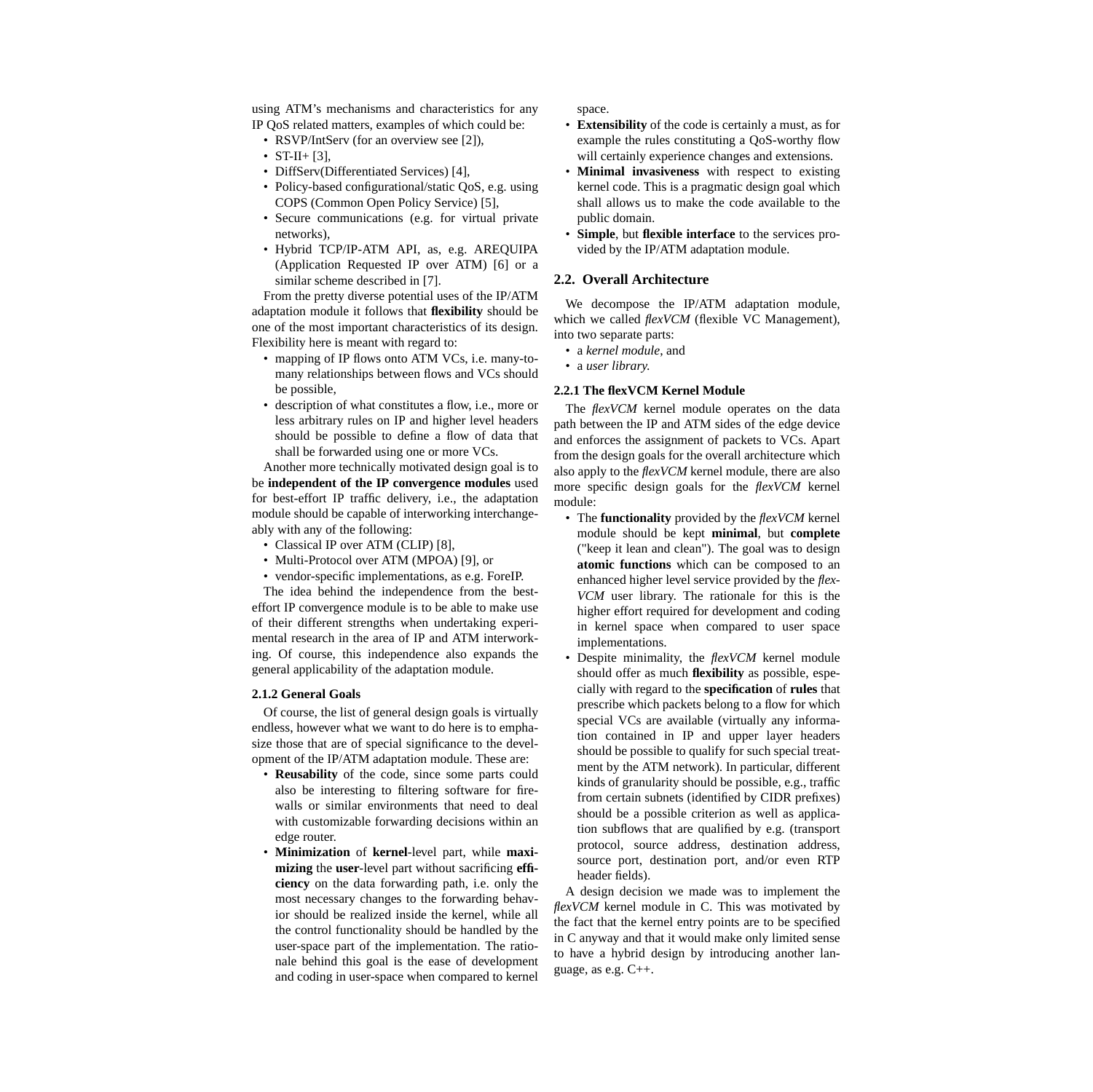### **2.2.2 The flexVCM User Library**

The *flexVCM* user library acts on the control path by doing the signalling for VCs and furthermore provides the interface to users of the adaptation module. Besides the overall design goals for the *flexVCM* module as a whole, we also have some more specific design goals for the *flexVCM* user library. Those are:

- The **interface** to the *flexVCM* user library should be **flexible** and **easy** to use. It should be **extensible** for user code since not all potential uses of the *flexVCM* module can be anticipated now. Therefore we decided to design it in an **object-oriented** fashion.
- The *flexVCM* user library should **hide** all the **details** of the *flexVCM* kernel module. Therefore one of the main tasks of the *flexVCM* user library is to **enforce** the **rules** implied by the overall design of distributing the functionality into user and kernel space and by the lean design of the *flex-VCM* kernel module. Furthermore, the *flexVCM* user library **enriches** the services provided by the *flexVCM* kernel module.
- Another important goal when developing the *flex-VCM* user library must be the **decent handling of failure** conditions, as, e.g. the case where a switch breaks down and all the VCs are torn down. The *flexVCM* user library must be able to signal these asynchronous events to a potential user of its services and must be able to indicate which VCs are actually affected.
- **Concurrency** of UNI **signalling** processing in order not to block a user of the library.

With respect to the programming language we decided to use C++, since we wanted an object-oriented interface design to be accompanied with objectoriented coding. However, since the system-level interfaces to the *flexVCM* kernel module and to the UNI services are in C, the lower part of the *flexVCM* user library is rather procedural. Therefore, C++ which supports both paradigms of programming, procedural and object-oriented, was ideal for our case.

# **2.3. Interface to IP/ATM Adaptation Module**

The *flexVCM* user library allows to set filters into the forwarding path from the IP-side of an edge device to the ATM-side. Here, filters consist of a number of rules which map data flows on a number of ATM VCs that can each be set up with a certain specified QoS. A user of the library only needs to supply the logic for which data flows there should be special treatment by the ATM subnet. This logic is a simple restricted predicate logic, where the predicates are based on arbitrary conditions in the headers including and above the IP layer and are combined by logical ANDs, thus constituting a *filter rule*. An OR'ed concatenation of such filter rules represents a *filter*. Each filter is mapped on a set of VCs, where the sets of the VC endpoints are disjoint. In a more formal way, filters can be described as:

Let  $A_{i,j}(p)$ ,  $i=1,...,n$ ,  $j=1,...,k$ , be predicates defined on the contents of an IP packet *p*,

e.g. 
$$
A_{i,j}(p) = \begin{cases} 1 & \text{if IP dest-addr} = a.b.c.d \\ 0 & \text{otherwise} \end{cases}
$$

then  $F_j = A_1(p) \wedge ... \wedge A_n(p)$ constitutes a filter rule for *j*=1,...,*k*, and  $F = (F_1 \vee ... \vee F_k; VC_1, ..., VC_v)$  $with\ endpoints(VC_i)$  ∩  $endpoints(VC_j) = \{\}$  for all *i*,*j* constitutes a filter.

Since flexibility is one of the most important design goals for the interface towards the *flexVCM*, different kinds of matching actual packet header's partial fields against filters are introduced, i.e., predicate definitions are very general. For example, it is possible to do mask matches which is particularly suited to address fields that are structured, as, e.g. IP's source and destination address fields, thus allowing for filter rules to be defined on whole IP subnets (e.g. "all traffic from subnet a.b.c shall take special VC v when being forwarded to subnet d.e.f"). Other types of matching include exact matches and range matches, where the latter could for example be used to specify a range of transport protocol ports.

Due to the generality of filter rules it is well possible that a certain IP packet matches several rules, in particular if the *flexVCM* is used by several instances, e.g. if DiffServ and RSVP/IntServ components are using *flex-VCM* at an IP/ATM edge device at the same time. To resolve such conflicts we have introduced the concept of a cost for filter rules, which has to be set by the user of the *flexVCM*, as this represents a policy decision. The *flexVCM* ensures that always the least-cost filter is selected. A sample policy could e.g. be to assign RSVP/IntServ-related filters always a lower cost than DiffServ-related filters, thus enforcing that RSVP/Int-Serv-related special treatment of IP flows is always given priority over DiffServ-related QoS provision.

Let us now briefly discuss why we chose to have a *N*:*M* relation between filter rules and VCs. The *N*, i.e. multiple rules, is due to the fact that it should be possible to share a VC by aggregating several flows onto the same VC(s), something which will be particularly required for e.g. supporting DiffServ over ATM, but might also be considered for RSVP/IntServ over ATM, especially for controlled load service (as proposed in [10]). The *M*, i.e. multiple VCs, which however do not share any endpoints, is because it should be possible to support a flexible way of combining IP with ATM multicast, as e.g. required if heterogeneous QoS multicast as provided by RSVP shall be supported efficiently by an ATM subnetwork [11]. The idea here is to construct heterogeneous QoS multicast trees from several homogeneous ATM point-to-multipoint VCs. Also note here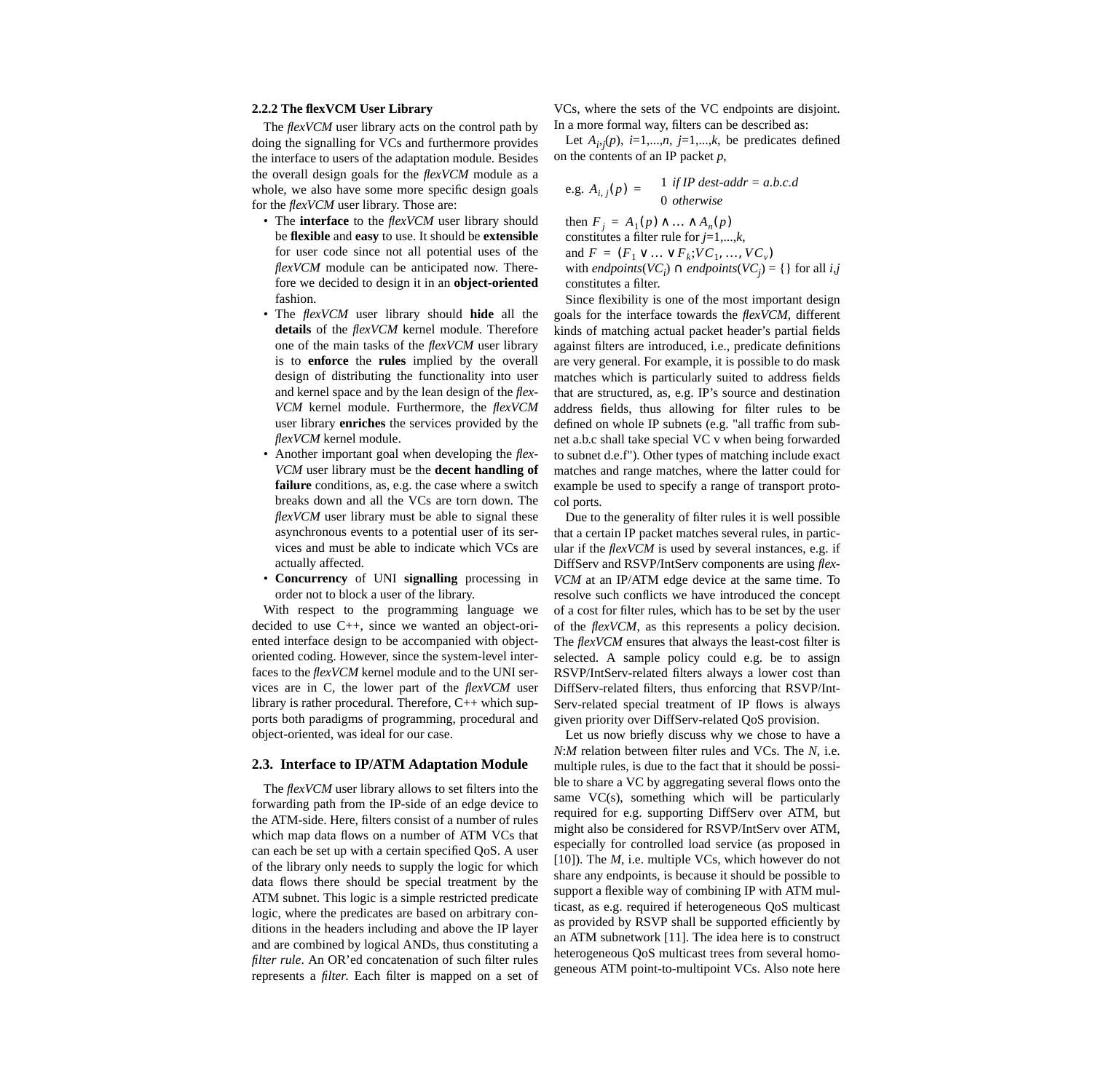that VCs might be shared between filters, i.e. a VC may belong to several filters. This means that e.g. for IP multicast groups that share only a subset of receivers it is still possible to share VCs to common subnet-receivers.

### **3 Implementation**

Due to space restriction we are not able to present all the implementation details here. The interested reader is referred to [12] for a very detailed description.

### **3.1. Overall View**

Our development environment is Sun work stations running Solaris 2.6/2.7 as the IP/ATM edge devices. The work stations are equipped with Fore's SBA200E resp. PCA200E ATM network interface cards. Therefore the *flexVCM* is realized as STREAMS implementation and for the VC control part we are able to use Fore's SDAPI (Signalling Driver API) as a means to interface directly to UNI 3.1 signalling. As ATM switches we used Fore's LE155, as well as ASX-200 and ASX-1000 switches.

The components realizing the functionality of our IP/ ATM adaptation module are depicted in **Figure 1** with bold frames, whereas the other components represent the Solaris TCP/IP stack implementation and the ATM driver implementation by Fore.



### **3.2. The flexVCM Kernel Module(s)**

The most important component is the *flexVCM* STREAMS device multiplexing driver which is located between the IP multiplexer and a convergence IP module (in the example Fore IP was taken).

The task of the *flexVCM* device is to multiplex the IP data streams according to configurable parameters onto ATM VCs. The IP multiplexer essentially does not see the Fore IP driver any more but is now communicating directly to the *flexVCM* multiplexer which however provides the same (DLPI) interface as the Fore IP device driver so that the IP multiplexer does not realize it "talks" to someone else.

The *flexVCM* multiplexer examines the IP datagram against a set of filters that are configured into it. The configuration of the filters is possible via an **ioctl** interface of the *flexVCM* multiplexer. If any of the filter rules applies, the *flexVCM* multiplexer directs the datagram onto the respective VCs of the least-cost filter rule which have been set up beforehand. If none of the filter rules apply then the datagram is just passed on to the best-effort IP convergence module driver.

For the redirection of the data over specifically set up VCs, the *flexVCM* multiplexer hands the successfully matched datagrams over to the *flexVCM* STREAMS module, which has been pushed on the SDAPI STREAMS device. In the *flexVCM* module the IP datagrams are prepared for being sent over their ATM VC by prepending an internal header required for the SDAPI driver. That is what has to be done for the ingress to the ATM network.

For the egress from the ATM network, the inverse has to be done by the *flexVCM* module: stripping off the internal header and putting the IP datagram into the upward directed stream to the IP multiplexer. These actions are depicted in **Figure 1** by the dotted arrows from the *flexVCM* device to the *flexVCM* module and from the *flexVCM* module to the data stream leading into the IP multiplexer.

The remaining question certainly is: who sets up the VCs and controls the filter configuration in the *flex-VCM* device. This is done by the *flexVCM* user library. It uses the SDAPI provided by Fore to setup and manage VCs. These actions are recorded by the *flexVCM* STREAMS module and thus it is able to construct the required internal headers for use of the specifically set up VCs. The other task of controlling the *flexVCM* device by managing its filter set configurations is also done by the *flexVCM* user library.

# **3.3. The flexVCM User Library**

### **3.3.1 Global View**

In **[Figure 2](#page-4-0)**, the relevant part of the overall architec-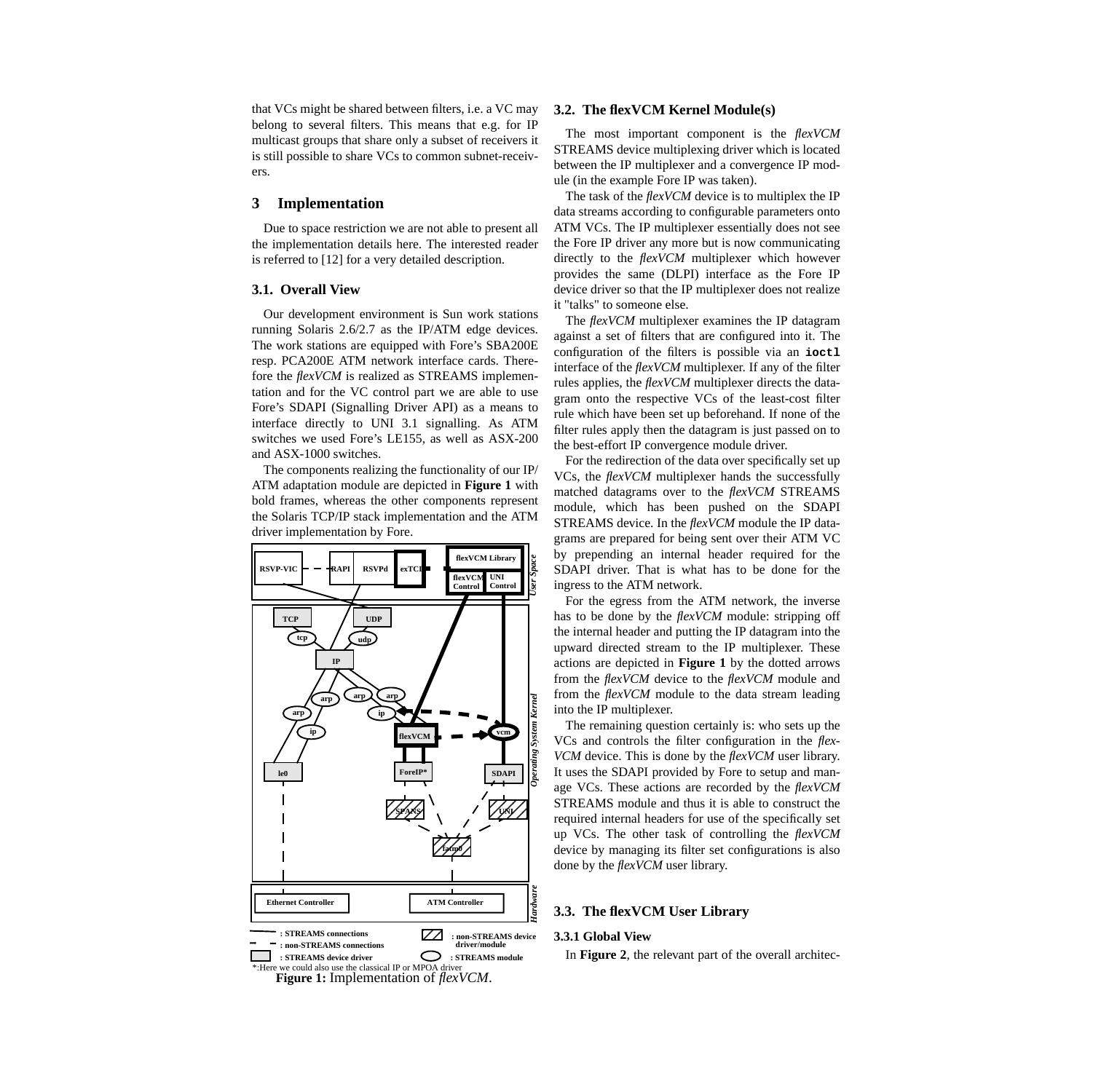<span id="page-4-0"></span>ture for the *flexVCM* user library is shown. The *flex-*



**Figure 2:** Global View of *flexVCM* User Library.

*VCM* user library can on a macroscopic level be divided into two layers:

- The *user interface layer* which is directed towards a user of the *flexVCM* services as, e.g. the RSVP daemon that "talks" via an extended Traffic Control Interface to the *flexVCM* module in order to set up special VCs for RSVP-signalled IP data flows according to the IntServ specifications carried by the RSVP messages. Another example (as depicted in **Figure 2**) could be a DiffServ SLA (Service Level Agreements) Manager that maps the given SLAs into specific ATM VCs.
- The *kernel interface layer* on the other hand is directed towards the kernel-level modules, respectively their user-space interface for managing the data forwarding inside the kernel and the setup and tear down, etc. of the especially customized VCs. Along those two different tasks it can be divided even further into subcomponents:
	- **UNI Control**, which handles everything that is concerned with the UNI-signalled VCs and which therefore uses the services provided by the user-level front-end to the SDAPI device (which itself communicates to the SDAPI device via the STREAMS concept), and
	- **flexVCM Control**, which handles all the necessary actions in order to invoke the *flexVCM* kernel module functionality of directing IP datagrams on specifically setup VCs depending on the (header) contents of these datagrams. Again the communication across the user-kernel space barrier is based on the STREAMS mechanism.

Since the SDAPI library provides an upcall-based interface that requires a user to "listen" on specific file descriptors periodically, it was decided to put this "polling" into an extra thread in order to not lock a user of the *flexVCM* while doing signalling for VCs in the ATM network. That means the **UNI Control** subcomponent of the kernel interface layer runs as a separate thread whereas all the other functionality runs as the main thread (separating the **flexVCM Control** subcomponent is possible but not necessary since the interface to the *flexVCM* kernel module works in a synchronous, immediate request-response fashion so that blocking for substantial periods is not an issue).

### **3.3.2 Static Model**

A quite detailed static model, according to the Coad/ Yourdon notation (see [13]), of the *flexVCM* user library is given in **[Figure 3](#page-5-0)**.

The division between those classes that implement the kernel interface layer versus those classes that represent the user interface layer is illustrated by the bold dashed frame which encompasses all the classes that compose the kernel interface layer, while all the surrounding classes belong to the user interface layer.

Let us briefly look at the relations between the most important classes, where by the term relation we mean here: inheritance, aggregation and object relations. The class **KernelIF** represents the kernel interface layer's interface. It inherits its functionality from the **flexVC-Mcontrol** and the **UNIcontrol** class which have a direct correspondence to the subcomponents forming the kernel interface layer's functionality as described above. Theses classes are implemented quite monolithic in a style that is not object-oriented in nature. That is due to their proximity to system-level interfaces, and actually the main task of these classes lies in building a convergence "layer" towards the purely object-oriented user-interface layer from the C-style system-level commands applying to the use of the SDAPI library and the *flexVCM* kernel module.

The user interface layer is composed of a larger variety of classes. The most important one being the **Filter** class. **Filter**'s consist of an arbitrary number (but at least one) of **FilterRule**'s and an arbitrary number of  $VC's<sup>1</sup>$ , thus storing the association between the rules on which IP datagrams are allowed to use which set of VCs. **Filter**'s have a relationship to the **KernelIF** in order to access its functionality for setting up kernel filters.

The **VC** class is an abstract base class for either **PointToPointVC** or **MultipointVC**. It has a one-toone relation to the class **QoS** and a relation to the **KernelIF** in order to access its services for setting up VCs via UNI signalling. Furthermore, it has a relationship to the class **VCDVCTuple**, whose instances are kept in a container called **VCList** in order to track all the VCs irrespective of whether they were built up by the local

 $<sup>1</sup>$ . If the number of VCs is equal to 0, then the semantic of</sup> that filter is to discard a matching IP datagram, thus accomplishing the usual functionality of a packet filter for firewalling purposes.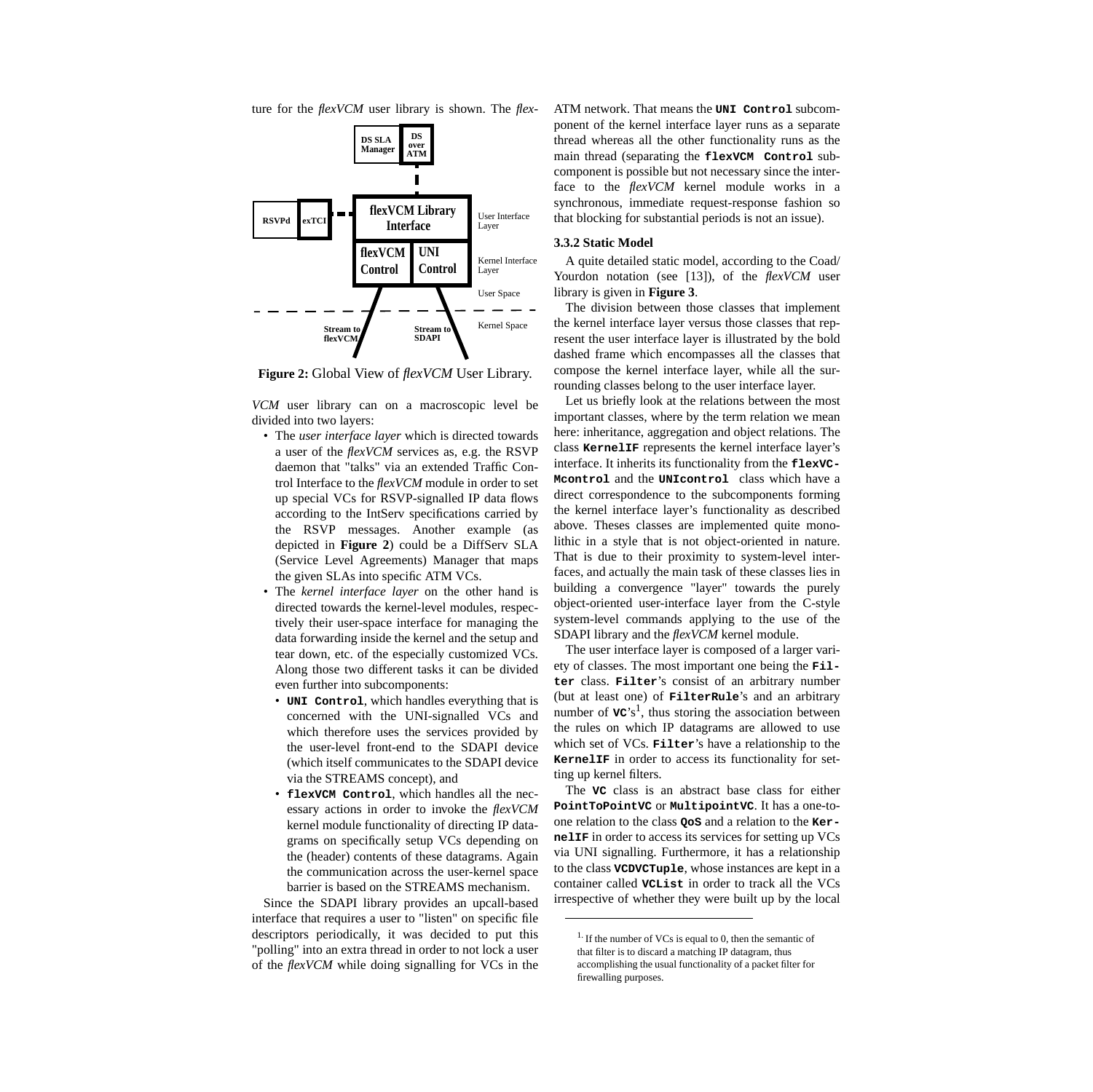# <span id="page-5-0"></span>**Figure 3:** The static model of the



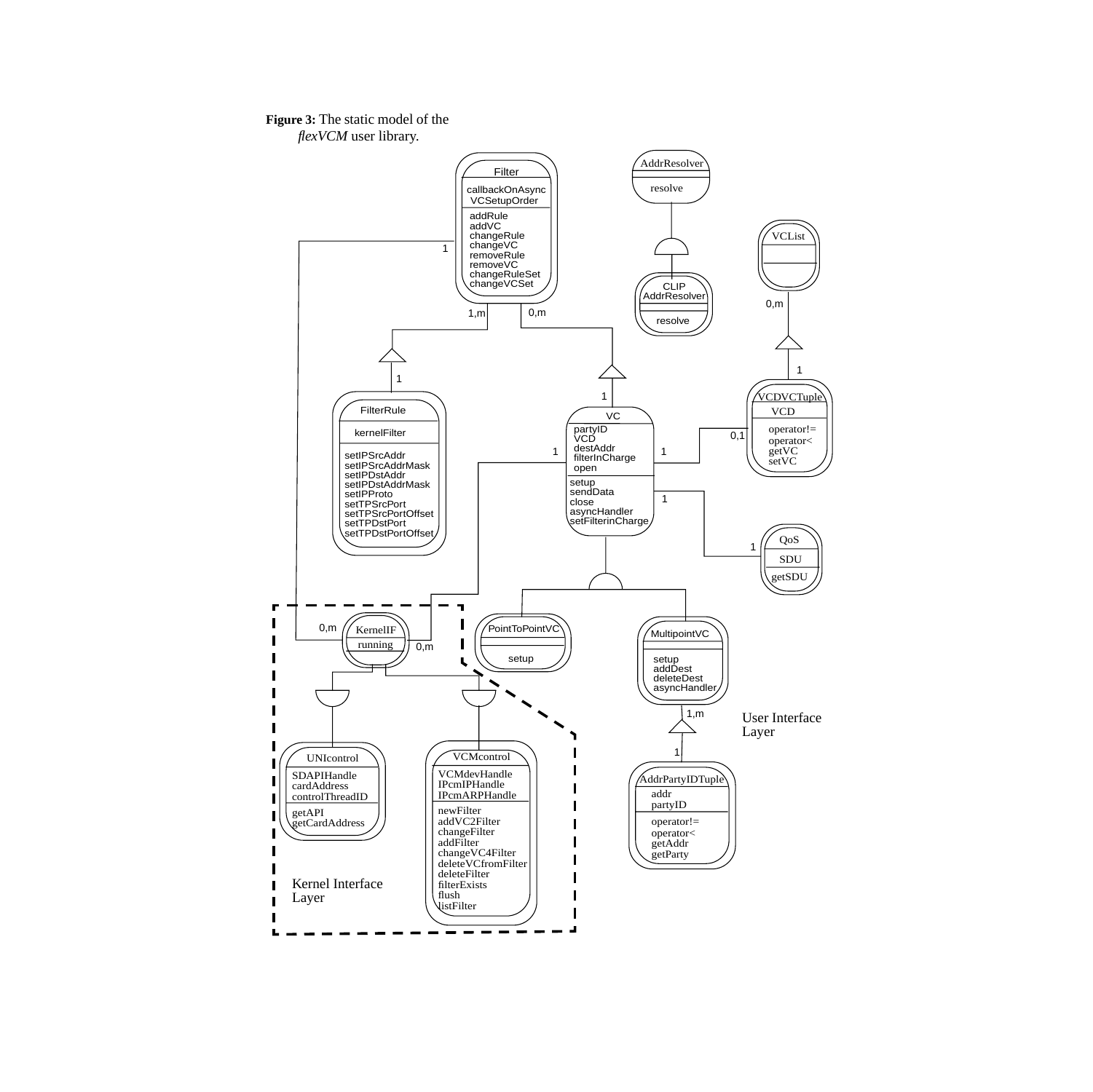*flexVCM* module or by another remote *flexVCM* module, i.e. for the former case they are outbound while for the latter case they are inbound. Only the outbound VCs are instances of the class **VC** which explains that a **VCDVCTuple** object does not necessarily have a relation to a **VC** object. The class **MultipointVC** which represents a specialization of **VC** contains an arbitrary number (but at least one) of **AddrPartyIDTuple** objects in order to track the association between ATM addresses and party IDs within a point-to-multipoint VC.

Isolated from the above classes of the user interface layer are the abstract base class **AddrResolver** and its specialization **CLIPAddrResolver**, whose task it is to resolve an IP address into the corresponding ATM address. The base class **AddrResolver** just specifies the abstract interface how such a request is to be made, whereas **CLIPAddrResolver** implements a simple way of eliciting the ATM address for a given IP address by using the CLIP's address resolution service. By separating the interface from the implementation, we are able to easily extend this to other address resolution mechanisms.

# **4 Example Use**

We have used the *flexVCM* to implement two options for achieving differentiated treatment of IP flows over an ATM subnetwork:

- RSVP/Intserv, and
- static provisioning.

### **4.1. RSVP/IntServ over ATM**

We have implemented an extended Traffic Control Interface (TCI) for NBMA networks like ATM which uses the *flexVCM* to grant reservations at an IP/ATM edge device a preferential treatment by the ATM subnetwork (for a detailed discussion of that TCI, see [14], which is based on [15]). This is achieved by installing *flexVCM* filters in response to RESV messages arriving at the ingress IP/ATM edge device, where the filter is composed of one or several filter rules (for shared explicit filter style reservation) defined by the 5-tuple (source IP address, destination IP address, source port, destination port, protocol). Due to the flexibility of *flex-VCM*, this was easily possible. Furthermore, our RSVP over ATM implementation can interchangeably interwork with CLIP, ForeIP, or MPOA for the transport of best-effort-traffic (in particular for the transport of RSVP control messages), as it is independent of the utilized best-effort IP convergence module. As we are particularly interested in RSVP/IP multicast over ATM, we also implemented for CLIP a very simple way of supporting best-effort IP multicast. In any edge device a filter for all multicast traffic (224.\*.\*.\*) is installed to use a point-to-multipoint VC to all other edge devices. This means of course, multicast traffic is essentially broadcast over the ATM subnetwork. While this is certainly not the most efficient way of supporting IP multicast over ATM, it is extremely easy to implement by the use of *flexVCM* (a few lines of code), which shows again the potential of the adaptation module.

### **4.2. Static Provisioning**

The other example "application" of the *flexVCM* we implemented is an interactive console program for the *flexVCM*, which allows to install filters at an IP/ATM edge device exactly as they were described above. This can be considered as a way of statically provisioning resources inside the ATM subnetwork for certain IP flows by a network management operation. Due to the flexible way of specifying filters, this kind of provisioning can be done on almost arbitrary characteristics of IP flows, e.g. all IP telephony traffic could take an especially setup CBR VC using AAL1, whereas normal traffic would keep on using the configured IP convergence module and would therefore, e.g. be delivered over UBR VCs and AAL5. As it is also possible to use the ToS byte, or now the DS field, in order to discriminate between IP flows, the *flexVCM* console can also be viewed as a way of static configuration for an internal DiffServ node representing a particular ingress to an ATM subnetwork of a larger DiffServ domain.

### **5 Related Work**

The issues surrounding the interworking between IP and ATM have been and are still dealt with extensively. However, directly related to our work, there are two main areas. One of them, is the general idea of socalled layer 4 or even layer 5 switching, as e.g. described in [16] or [17]. While this work is very interesting and partially complements our work with regard to the filtering algorithms described there, we are in contrast to these especially concerned with differentiated treatment of IP traffic entering an ATM subnetwork. The other area of related work is about interworking IP QoS architectures with ATM. With regard to approaches for RSVP/IntServ over ATM, see for example [18], [19], or [20], for DiffServ over ATM there is mostly conceptual work, as e.g. [21]. All of these focus very much on the control path issues and, if they provide implementation details at all, they solve the data path issues specifically for their regarded QoS architecture. In our paper, we provide an insight into the data path issues when implementing a flexible IP/ ATM adaptation module that can in principle be used for any IP QoS related interworking with ATM.

# **6 Conclusion**

We designed and implemented an IP/ATM adaptation module that is capable of supporting many situa